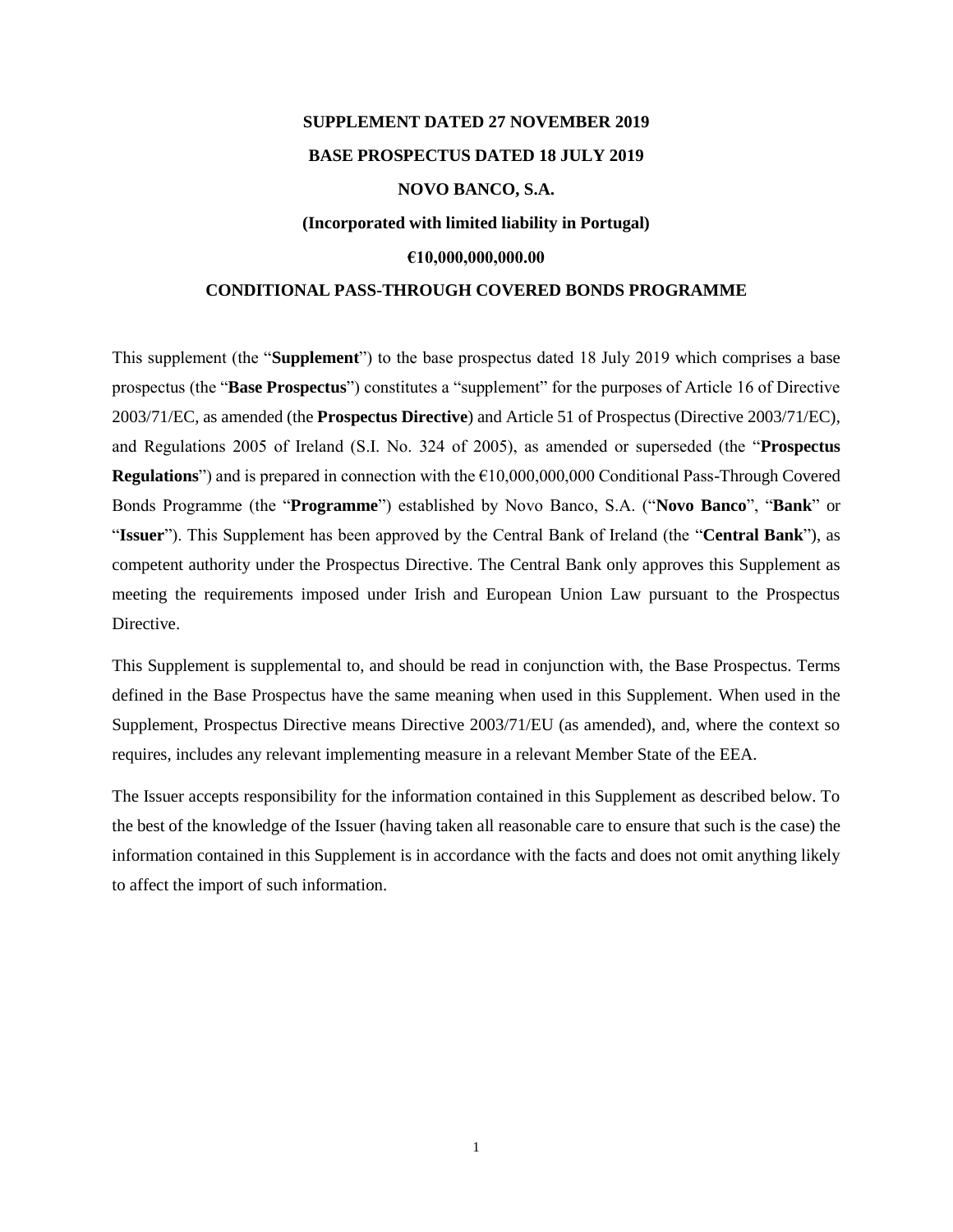#### **I. PURPOSE OF THE SUPPLEMENT**

The purpose of this Supplement is (a) to incorporate by reference *(i)* the Issuer's audited consolidated financial statements and results presentation as at and for the six-month period ended 30 June 2019 (First Half of 2019) and *(ii)* the Issuer's unaudited consolidated financial information and results presentation as at and for the nine-month period ended 30 September 2019; and (b) to update the following sections of the Base Prospectus: *(i)* the "*Risk Factors*" section; *(ii)* the "*Documents Incorporated by Reference*" section *(iii)* the "*Recent Developments*" sub-section in the "*Description of the Issuer and the Group*" section and *(iv)* the "*Significant or Material Change*" sub-section in the "*General Information*" section, as set out below.

#### **II. RISK FACTORS**

On pages 39 to 41 of the Base Prospectus, in the section entitled "*Risk Factors*", the text of the risk factor entitled "*Proceedings in connection with the resolution measure applied to Banco Espírito Santo, S.A. ("BES") and the creation of Novo Banco*" shall be deleted and replaced by the following paragraphs:

"*Novo Banco was incorporated by deliberation of the Board of Directors of Bank of Portugal dated 3 August 2014 (8 p.m.) ("Deliberation of 3 August 2014") under no. 5 of article 145-G of the RGICSF (the version in force at the time), following the resolution measure applied by Bank of Portugal to Banco Espírito Santo, S.A. ("BES"), under the terms of paragraphs 1 and 3-c) of article 145-C of the RGICSF.* 

*Pursuant to the Deliberation of 3 August 2014, the assets, liabilities, off-balance sheet items and assets under management of BES defined in Annex 2 to the Deliberation of 3 August 2014 (and clarified by the extraordinary meeting held by the Board of Directors of the Bank of Portugal on 11 August 2014 (5 p.m.)) were transferred to Novo Banco. Novo Banco has its registered office in Lisbon, at Avenida da Liberdade, no. 195.*

*The Deliberation of 3 August 2014 and the decisions of the Bank of Portugal related or in connection with the Deliberation of 3 August 2014 defined above as the Resolution Measure, including the application and impacts of the Resolution Measure and the incorporation of Novo Banco are being and may continue to be publicly and judicially challenged by several parties and creditors. These proceedings include also the challenges to the transfer of certain assets and liabilities to Novo Banco as a result of the Resolution Measure and the decisions of the Bank of Portugal, as well as proceedings requesting the set-off of liabilities that were not transferred to Novo Banco against credits transferred and held by Novo Banco. Several judicial proceedings have been initiated against the Bank of Portugal, the Resolution Fund and/ or Novo Banco and it is likely that other similar proceedings will be submitted within the applicable legal time*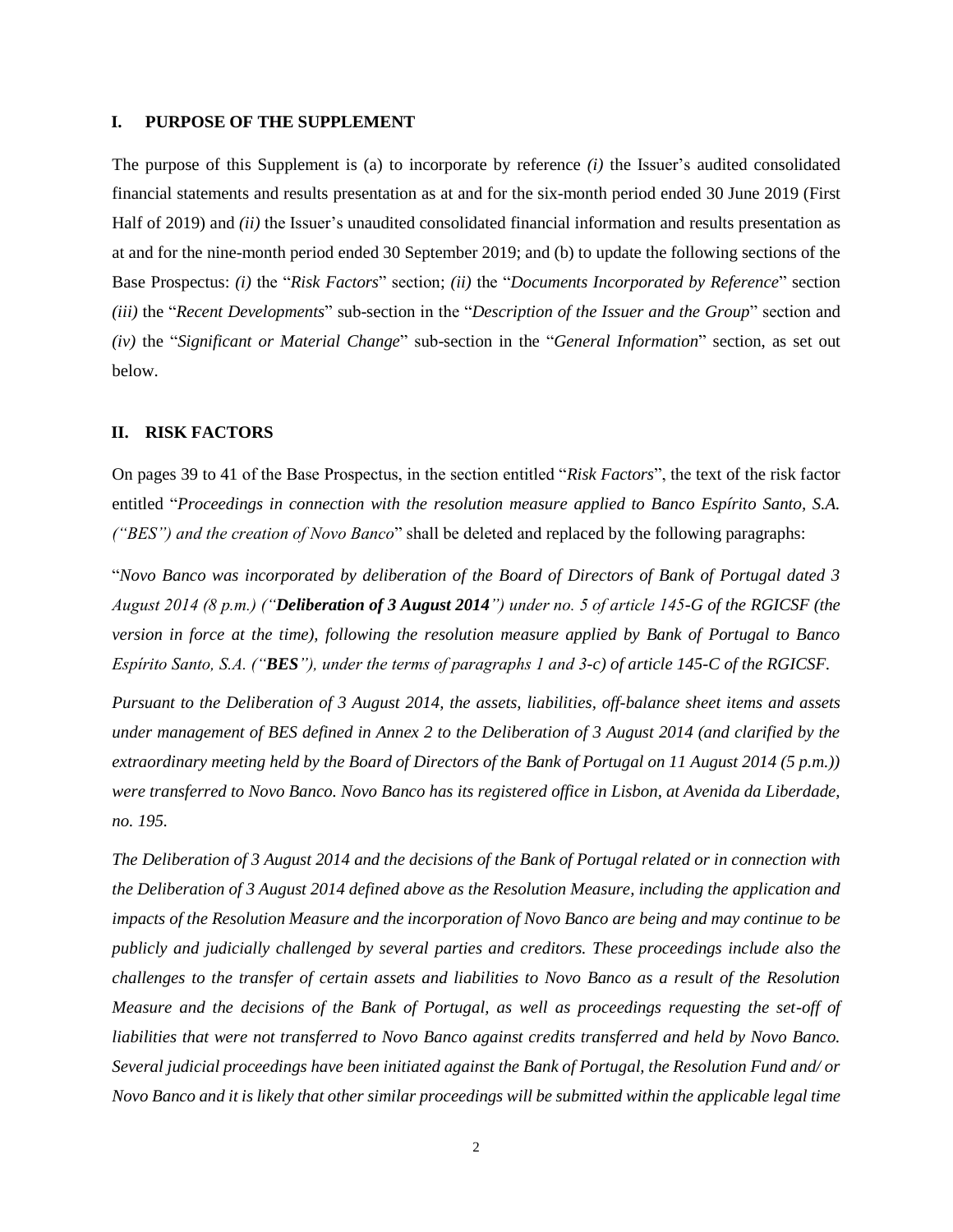*limits.*

*Despite the fact that the Resolution Measure expressly determines that "*Any liabilities or contingencies related to the trading, financial intermediation and distribution of debt instruments issued by entities integrating Grupo Espírito Santo*" have not been transferred to Novo Banco and determines as well that a number of other liabilities and contingencies have not been transferred to it, there are several legal proceedings related with the placing, by BES, of debt instruments of Espírito Santo group entities (including, commercial paper) and preference shares issued by special purpose vehicles, which have been submitted by clients who are arguing that any such liability has been transferred to Novo Banco. There are also cases outside of Portugal that are somehow connected with the non-recognition of the Resolution Measure and its effects and/or related decisions of the Bank of Portugal, such as legal proceedings brought against Novo Banco related with the placement of debt instruments of Espírito Santo Group in Venezuela (where, notably, two proceedings with the nominal amount of US\$37 million and US\$335 million have been filed) and an arbitration in the International Chamber of Commerce which is being challenged in the French Civil Courts.*

*Furthermore, the Bank is a party in a proceeding in which, among other aspects, the plaintiff requires the declaration of invalidity of the financial pledge existing over the shares of Companhia de Seguros Tranquilidade, S.A. securing a credit granted to Espírito Santo Financial Group, which, according to the Bank of Portugal's decision on the Resolution Measure, has been transferred to Novo Banco, together with the related guarantee (financial pledge). The potential defective performance of the financial pledge is also mentioned in the proceedings. Also regarding this matter, the insolvency estate of Partran – former shareholder of Companhia de Seguros Tranquilidade, S.A. – has challenged the creation and enforcement of the financial pledge ("*resolução em benefício da massa insolvente*"), Novo Banco challenged this decision and initiated a proceeding against Partran in December 2015.*

*In addition, the European Commission's decision to approve the resolution of BES of 3 August 2014 (State aid no. SA.39250 (2014/N – Portugal, Resolution of Banco Espírito Santo, S.A.) (the "State Aid")) in connection with the incorporation of Novo Banco is being challenged at the Court of Justice, which, if successful, could entail adverse consequences in respect of the State Aid process, including the opening of an in-depth investigation by the European Commission. In addition, Banco Comercial Português, Banco ActivoBank S.A. and Banco de Investimento Imobiliário S.A. lodged an action for annulment against a European Commission's Decision C(2017/M) of 11 October 2017 (State aid SA.49275) insofar as it considered the CCA agreed and entered into between the Portuguese Resolution Fund and the Lone Star group in the context of the sale of Novo Banco S.A. by the former to the latter, as State aid compatible with the internal market. Novo Banco are acting as interveners in case T-298/18 in support of the European*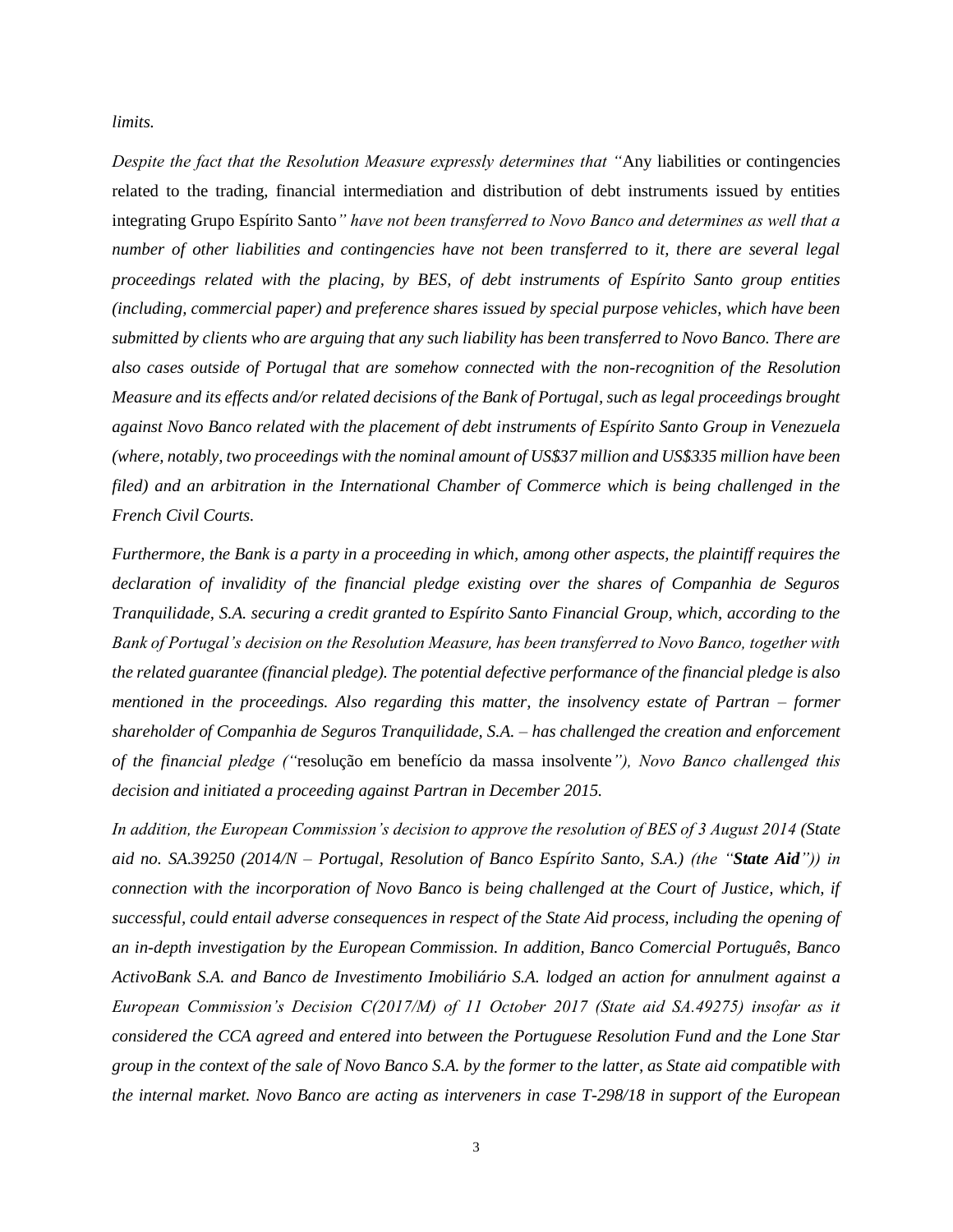*Commission and, as such, submitted a statement in intervention to the General Court on 18 February 2019. The written phase of the proceedings is now closed and oral hearing is to be scheduled. Should the Court uphold the Applicants' order of sought in its entirety and partially annul the Commission's decision, the annulment would cause the decision to disappear from the Union legal order from the date on which the decision entered into force; i.e. the situation will be as if the Commission had not decided at all on the State aid measure.*

*Novo Banco is not a party in the above mentioned judicial proceeding in respect of state aid and there may be other similar pending judicial proceedings of which Novo Banco is not party; therefore, it is not possible to assess the impacts of any decision in connection thereto.*

*As such, any final court decision that may be issued in the context of such judicial proceedings may adversely affect the capacity of Novo Banco to carry out its obligations under the Programme Documents and/or the Covered Bonds, without prejudice to the protection granted to the holders of the Covered Bonds in the terms and subject to the limits provided for in the applicable legislation, as mentioned in the "Insolvency of the Issuer" section of this Base Prospectus.*

*On 29 December 2015, the Bank of Portugal adopted a decision regarding the clarification and re- transfer of liabilities and contingencies defined as being excluded from Novo Banco's determined perimeter according to the resolution measure dated 3 August 2014, as clarified and adjusted since such date. In this decision, the Bank of Portugal clarified that a wide range of BES liabilities or contingencies had not been transferred to Novo Banco, including any liabilities or off-balance sheet items of BES which were at 8 p.m. on 3 August 2014 contingent or unknown (including disputed liabilities in connection with pending litigation and liabilities or contingencies resulting from fraud or the breach of regulatory, criminal or administrative provisions or determinations) regardless of their nature (tax, labour, civil or other), and whether or not recorded in BES's books of account.*

*Furthermore, the Bank of Portugal decided that any liabilities of BES that had been in fact transferred to Novo Banco but did not comply with the above-mentioned criteria and decision were to be re- transferred from Novo Banco to BES with effects from 8.00 p.m. on 3 August 2014.*

*On 29 December 2015, the Bank of Portugal, as resolution authority and using its legal powers to retransfer certain assets and liabilities, determined that certain senior bonds in the principal amount of approximately 2 billion euro were retransferred from the Issuer to BES. A number of institutional and non-institutional investors holding the senior bonds retransferred to BES have filed claims against the Bank of Portugal in the Lisbon Administrative Court (the Issuer is counter-interested party) seeking an annulment of the retransfer of the bonds on various grounds, including the non-fulfilment of the prerequisites for the*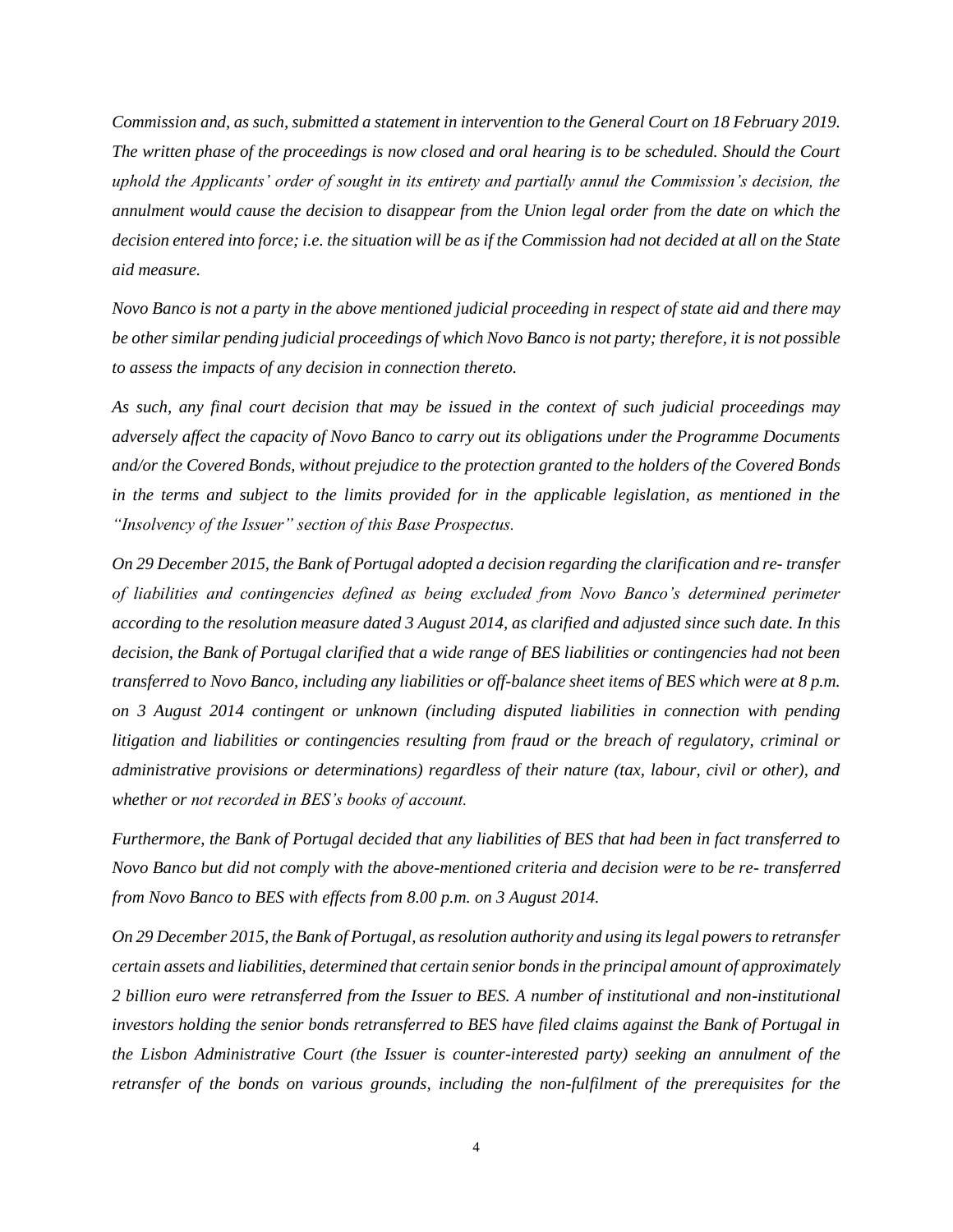*retransfer of credits; misfeasance by the Bank of Portugal; violation of the principle of equal treatment of creditors of equal seniority; violation of the proportionality principle; violation of the equality principle favouring Portuguese nationals and the Portuguese State; and violation of the administrative rules of proceeding. Similar proceedings relating to the retransfer of senior bonds have also been filed against the Bank of Portugal. All of these proceedings are still pending or awaiting final decision (*caso julgado*).*

*On 1 September 2017, Banco Comercial Português, S.A. announced that it had filed an application to obtain a judicial review of the contingent capitalisation obligation of the Resolution Fund agreed in connection with the Lone Star Sale. The Issuer is not party to such legal proceedings.*

*It is not possible to determine when the relevant courts will issue final awards regarding these or future legal proceedings, or to determine or make a full assessment of the impact or likely outcomes of any such legal proceedings or of future legal proceedings or the consequences arising therefrom for Novo Banco or the Covered Bonds.*

*Covered Bonds holders should be aware that the legal proceedings and consequences arising therefrom may adversely affect the incorporation, financial condition and/or the capacity of Novo Banco to carry out its obligations under the Programme Documents and/or the Covered Bonds.*

*Ultimately, if a court were to declare the Resolution Measure invalid and, despite its disruptive effects, determine the invalidity and ineffectiveness of all contracts and legal acts performed by Novo Banco since its incorporation, the establishment of the Programme, the security created over cover pool and the issue of the Covered Bonds would become void and investors could suffer substantial losses.*

*Successful claims of this or a similar nature could have a material adverse financial effect on the Issuer and the Group or cause significant reputational harm, which in turn could have a material adverse effect on the financial condition of the Group. In addition, while the Indemnification Mechanism may help mitigate economic risks arising from litigation related to the Resolution Measure and related decisions of the Bank of Portugal, there can be no assurance that it will be applied or, if applied, upheld. Even if the Indemnification Mechanism is successfully applied, such claims may result in adverse reputational impact on the Issuer and/or the Group. See also – "*Novo Banco's activity is subject to reputational risk*.*"

On pages 41 and 42 of the Base Prospectus, in the section entitled "*Risk Factors*", the following paragraphs shall be added at the end of the risk factor entitled "*Risk relating to changes in legislation on deferred tax assets could have a material effect on the NB Group*":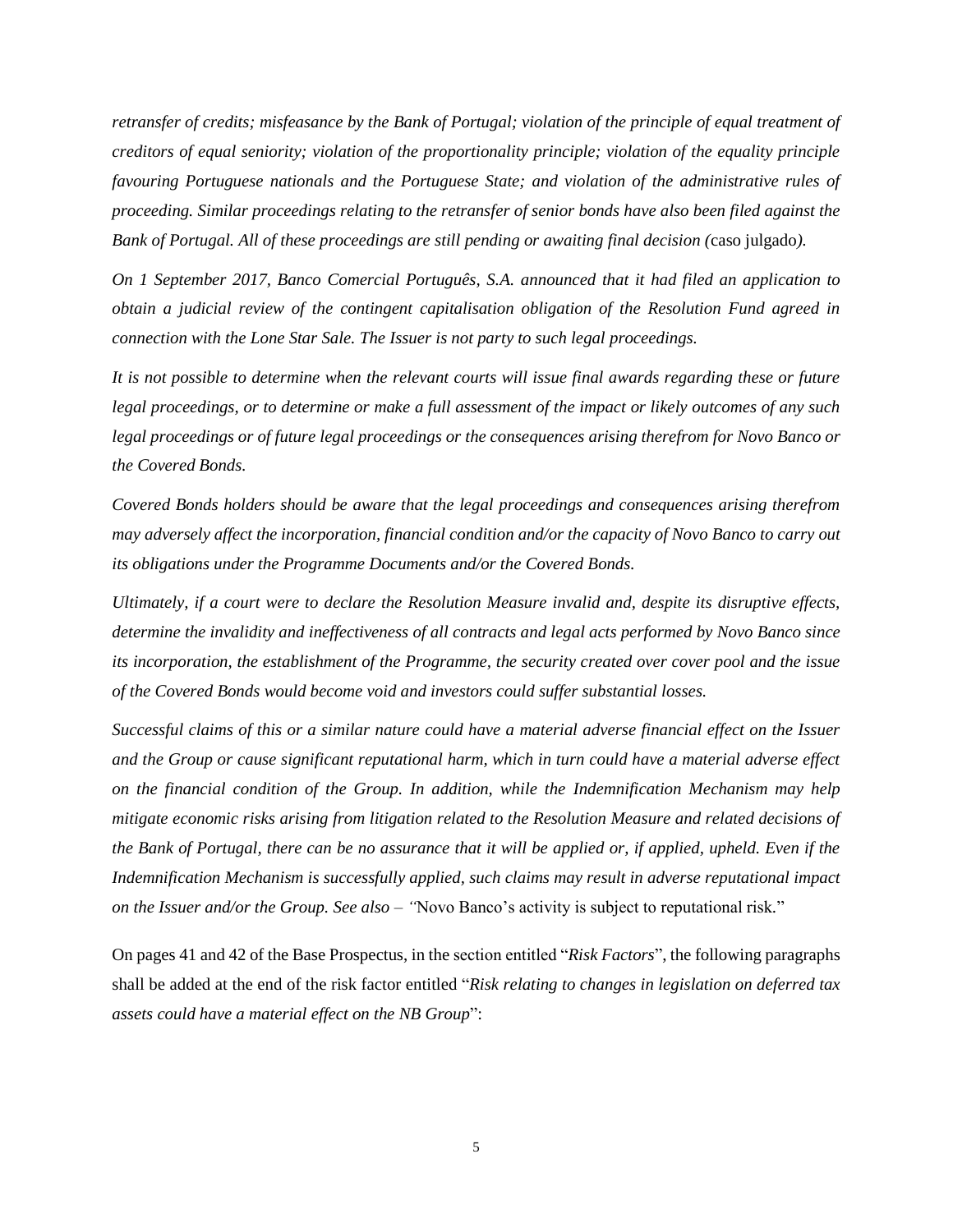*"In September 2019, Law No. 98/2019 was published, amending the tax treatment of the impairment of credit institutions and other financial institutions and introducing changes to the special regime applicable to deferred tax assets ("REAID").* 

*According to the new regime, impairments losses for credit risk become generically deductible, provided that they relate to exposures (analysed on an individual or collective basis) resulting from the normal activity of this institutions, and they are recorded in accordance with the accounting and regulatory standards applicable in the tax periods beginning on or after 1 January 2019.*

*As regards the rules applicable to impairment losses recorded in the periods of taxation beginning before 1 January 2019, deductibility is generally limited to the amount corresponding to the application of the mandatory minimum limits set out in the notice of Banco de Portugal no. 3/95 (in the wording in force prior to its revocation), provided that certain conditions are met.* 

*For the application of this new regime, the law provides for a period of adaptation for credit institutions and other financial institutions. In accordance with its provisions, in the 5 tax periods beginning on or after 1 January 2019, the current regime still applies (observing the provisions of the regulatory Decree no. 13/2018), becoming its application only compulsory in the period of taxation initiated from 1 January 2024, unless the option for the application of the new regime is communicated to the Tax Authority until the end of the 10th month of the current tax period, with effects in that tax period and in the following tax periods.* 

*Regarding the change to DTA Special Regime (Law no. 61/2014), we highlight the significant reduction in the period for the capital increase of the taxable persons as a result of the exercise of the rights of conversion conferred to the State and in turn object of potestative rights to acquire by the Shareholders. In accordance with the new rules, the registration of the capital increase of the taxable person shall be made immediately after that period, by the amount resulting from the exercise of the rights of conversion, after the expiry of the period for the exercise of the potestative right to acquire the conversion rights, which may not exceed three years (not less than one year after the entry into force of the new law for the current situations) counted from the confirmation by the Tax Authority of the conversion of deferred tax assets into tax credit.*

On pages 42 to 43 of the Base Prospectus, in the section entitled "*Risk Factors*", the text of the risk factor entitled "*A reduction in the Issuer's credit ratings would increase its cost of funding and adversely affect the Novo Banco Group's financial condition and results of operations*" shall be deleted and replaced by the following paragraphs:

**"***Credit ratings affect the cost and other terms upon which the Novo Banco Group is able to obtain funding, including the availability of certain funding instruments. Rating agencies regularly evaluate the Issuer, and its long-term credit ratings are based on a number of factors, including its financial*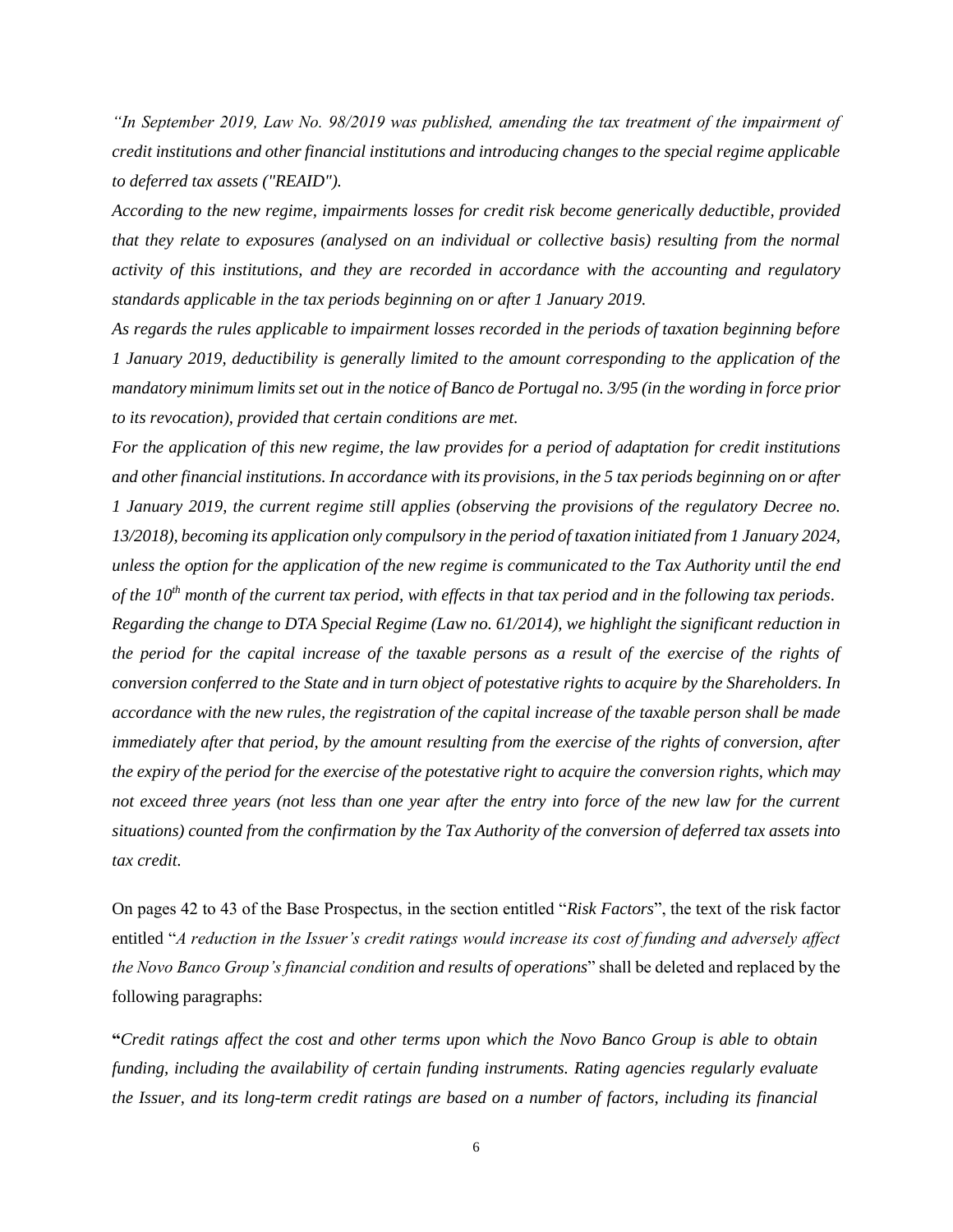*strength, the credit rating of Portugal and the conditions affecting the financial services industry generally and the Portuguese banking system in particular. On the date hereof, the Issuer's long-term credit ratings are the following: "Caa2" for senior unsecured debt with a positive outlook and "B2" for deposits with a positive outlook by Moody's, and "B (high)" issuer rating and senior debt rating with a positive trend and "BB (low)" deposits rating with a positive trend by DBRS Rating GmbH. There can be no assurance that the rating agencies will maintain the current ratings or outlooks.*

*Downgrades of the Issuer's ratings, or the perceived likelihood of such a downgrade, could increase its cost of funding or, in a scenario that combines a sharp ratings drop with a further deterioration of the credit environment, could result in increasing difficulties or the total inability of the Group to access funding in the financial markets. Additionally, this could have an adverse impact on the Issuer's contractual obligations that depend on rating triggers or the risk perception of the public in general, leading to deposit outflows.*

*Any such downgrade to the Issuer's credit ratings could have an adverse effect on the Issuer's liquidity position, cost of funding and net interest margin, which could adversely affect the Group's financial condition and results of operations."*

#### **III. DOCUMENTS INCORPORATED BY REFERENCE**

On 2 August 2019, the Issuer published its unaudited consolidated financial information and presentation as at and for the six-month period ended 30 June 2019 (First Half of 2019), followed by the publication, on 4 September 2019, the Issuer's audited consolidated financial statements for the six-month period ended 30 June 2019 (First Half of 2019). On 8 November 2019, the Issuer published its unaudited consolidated financial information and results presentation as at and for the nine-month period ended 30 September 2019. A copy of the Issuer's published audited consolidated financial statements and results presentation as at and for the six-month period ended 30 June 2019 (First Half of 2019), as well as of the its unaudited consolidated financial information and results presentation as at and for the nine-month period ended 30 September 2019 has been filed with the Central Bank of Ireland and those documents are incorporated in this Supplement, which is supplemental to, and should be read in conjunction with, the Base Prospectus.

Copies of documents incorporated by reference in the Base Prospectus can be obtained from the registered offices of the Issuer. Documents referred to above can be viewed electronically and free of charge at the Issuer's website:

- Audited consolidated financial statements for the First Half of 2019: <https://www.novobanco.pt/site/cms.aspx?plg=abc65cb7-c4ea-47b0-9e40-b3750e8f4ff4>
- Results Presentation for the First Half of 2019: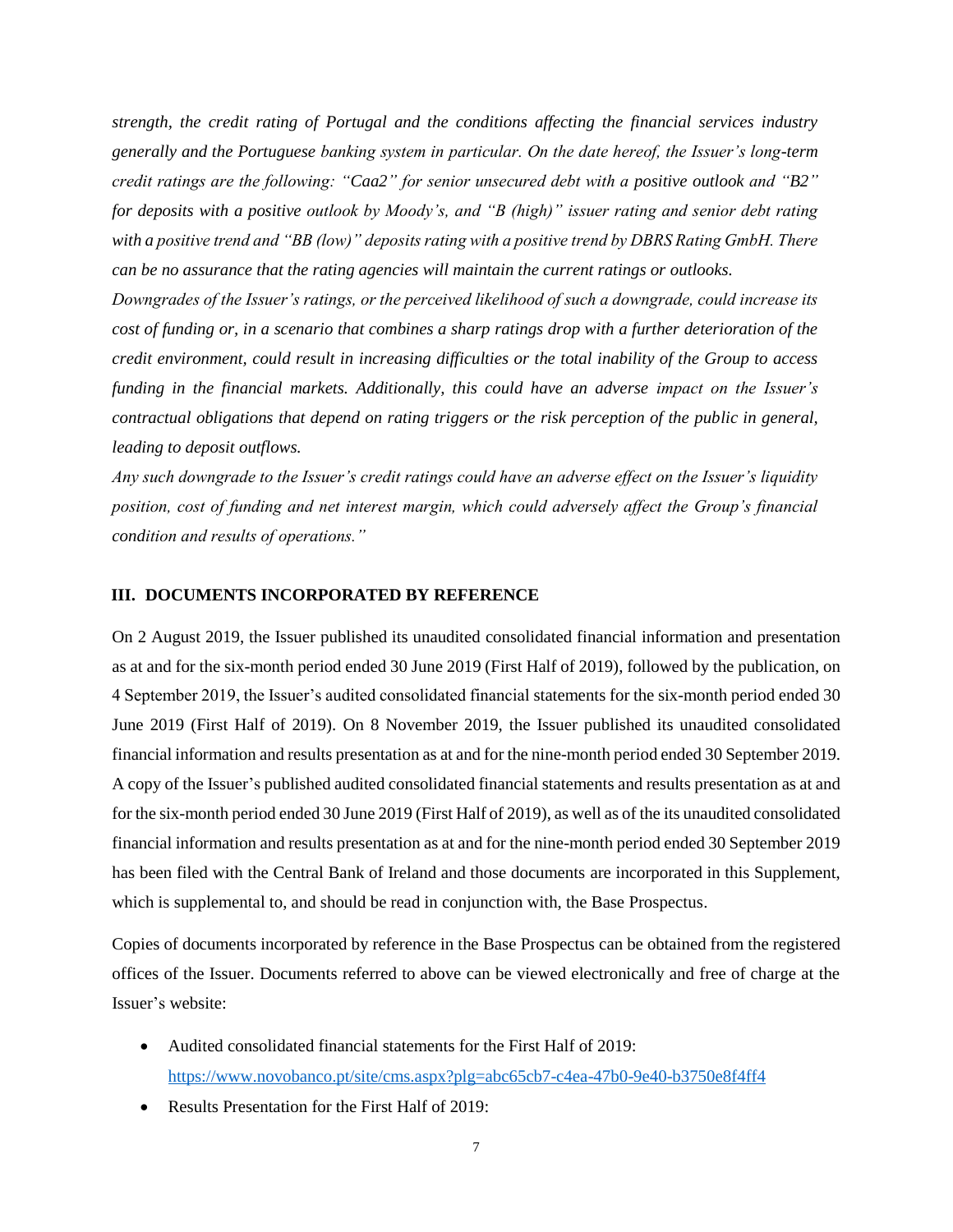<https://www.novobanco.pt/site/cms.aspx?plg=f0ee87e9-63e5-41ca-8ffa-35cf7d70581e>

- Unaudited consolidated financial information for the nine-month period ended 30 September 2019: <https://www.novobanco.pt/site/cms.aspx?plg=5bd8ca03-ff32-4ce2-b6b7-21067477b259>
- Results Presentation for the nine-month period ended 30 September 2019: https://www.novobanco.pt/site/cms.aspx?plg=22a4cd30-424a-4cda-9f4e-fadf366cff84

### **IV. DESCRIPTION OF THE ISSUER AND THE GROUP**

The "*Description of Issuer and the Group*" section on pages 122 to 189 of the Base Prospectus:

(i) in the "*Legal, Administrative and Arbitration Proceedings*" sub-section is amended by the deletion of the last paragraph of the sub-chapter "*Proceedings Relating to the Resolution Measure*", on page 157 of the Base Prospectus, which shall be replaced by the following paragraph:

"*Among the legal proceedings in the Portuguese courts relating to the Resolution Measure, there are two legal proceedings, one initiated by a shareholder of BES and another by several holders of subordinated bonds issued by BES, before the Lisbon Administrative Court (Tribunal Administrativo de Círculo (TAC) de Lisboa), which where aggregated and designated as pilot-proceedings (processos-piloto). In both legal proceedings the plaintiffs challenged the validity of the Resolution Measure applied to BES on the basis of alleged illegalities and unconstitutionalities. Novo Banco is counter-interested party in both proceedings. On 12 March 2019, the Lisbon Administrative Court fully dismissed the claims of the plaintiffs. The plaintiffs exercised their right of appeal, having the relevant appeal per saltum being accepted by the Administrative Supreme Court on 17 July 2019*."

(ii) in the "*Group Structure*" sub-section is amended by the deletion of references to "BES Beteiligungs, GmbH (BES GMBH)" on pages 123 and 124 of the Base Prospectus, as this entity was merged into Novo Banco.

(iii) is further amended by the inclusion of the following paragraphs at the end of "*Recent Developments*" sub-section, on page 189 of the Base Prospectus:

#### "*Recent Developments*

*(…)*

*On 24 July 2019, the Issuer announced that, on that date, the rating agency Moody's Investors Service had taken several rating actions on Novo Banco. Moody's Investors Service upgraded the long-term deposit ratings two-notches to B2 from Caa1 and affirmed the long-term senior unsecured debt ratings at Caa2. Moody's Investors Service also upgraded the baseline credit assessment (BCA) and adjusted BCA of Novo*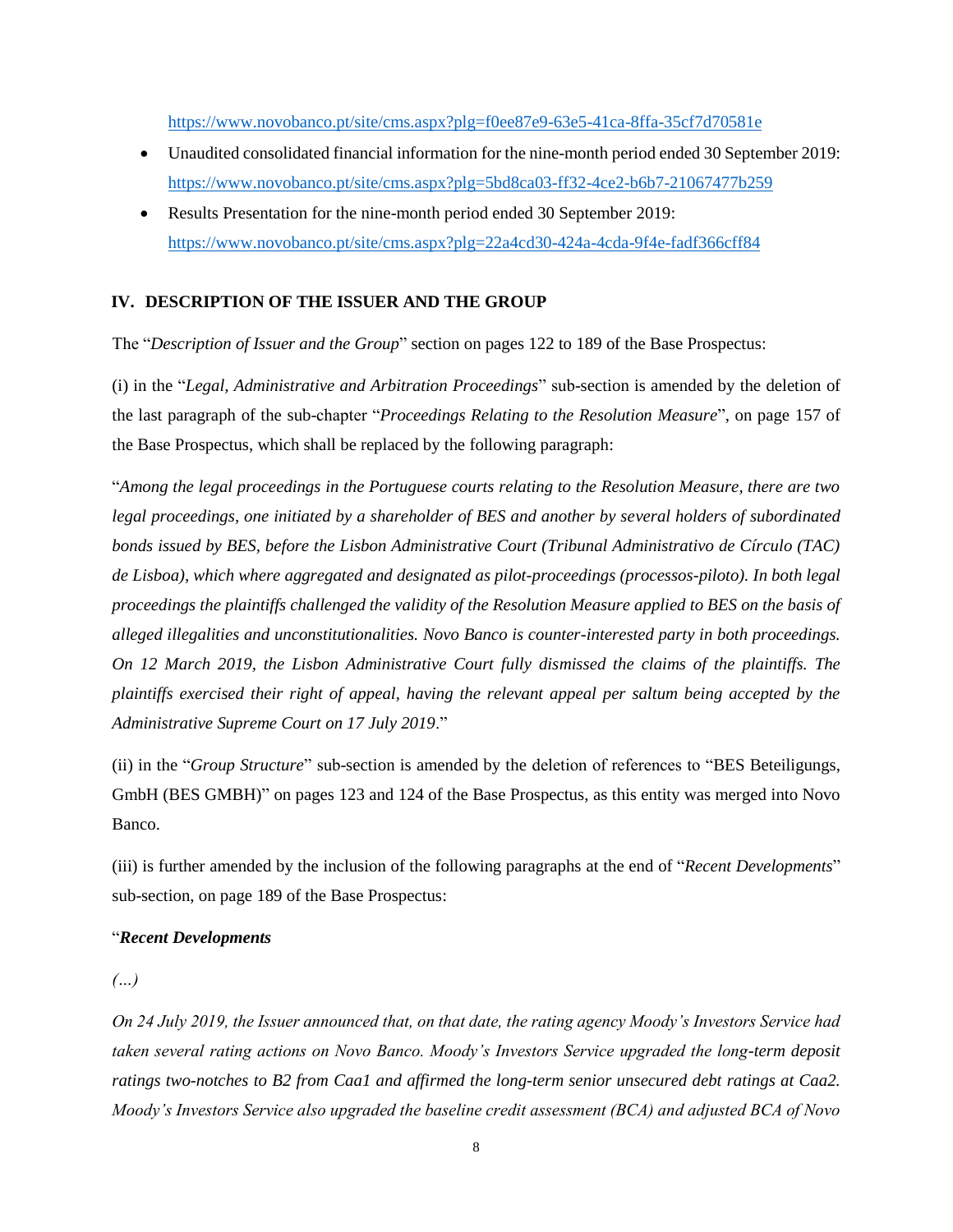*Banco to caa1 from caa2. The outlook on the long-term deposit ratings remains positive while the outlook on the senior unsecured debt ratings improved to positive from negative. Moody's Investors Service also upgraded the long-term Counterparty Risk Ratings to B1 from B2, the long-term Counterparty Risk Assessment to B1(cr) from B2(cr) and the Subordinate Regular Bond rating to Caa2 from Caa3.The rating actions were taken following Moody's Investors Service change of the Macro Profile of Portugal (Baa3 stable) to "Moderate+" from "Moderate" in combination with the continued improvement in the banks' credit fundamentals, notably asset risk.*

*On 5 August 2019, the Issuer announced that its branch in Spain and Novo Banco Servicios Corporativos, S.L. had signed a Sale and Purchase Agreement with Waterfall Asset Management L.L.C., a New Yorkbased asset management firm, for the sale of a portfolio of real estate properties and non-performing loans known as "Project Albatroz". The portfolio had a gross book value of 308 million euros at Novo Banco consolidated level. The Issuer also announced it expected the transaction to be fully completed until the end of 2019, once all the conditions related with its formalization have been satisfied. The Issuer informed that this transaction is an important step forward in Novo Banco's divestment strategy of non-core assets whilst focusing in its core banking activity.*

*Also on 5 August 2019, the Issuer announced that it had signed a Promissory Sale and Purchase Agreement with entities indirectly owned by funds managed by Cerberus Capital Management, L.P., a New York-based firm, for the sale of a portfolio of real estate assets, known as "Project Sertorius". The portfolio with a gross book value of 487.8 million euros, comprised 195 properties, corresponding to 1,228 individual units, with industrial, commercial, land plots and residential uses, including parking spaces. The Issuer also informed that, after the sale, the portfolio will be managed by a servicer that is a reference in Portugal in the management of this type of assets, and that will be incorporating up to 13 staff members from Novo Banco. The Issuer informed that it expects the transaction to be completed until the end of 2019, once all the conditions related with its formalization have been satisfied. This transaction is an important step forward in Novo Banco's divestment strategy of non-core assets whilst focusing in its core banking activity.*

*On 7 August 2019, following the abovementioned announcements dated 5 August 2019, the Issuer informed on the following: (i) relating to the Promissory Sale and Purchase Agreement for the sale of a portfolio of real estate assets, signed under the "Project Sertorius", that the portfolio sale value to entities indirectly owned by funds managed by Cerberus Capital Management, L.P., amounted to 159 million euros and (ii) regarding to the Sale and Purchase Agreement for the sale of a portfolio of non-performing assets, signed under the "Project Albatroz", that the portfolio sale value to Waterfall Asset Management L.L.C., amounted to 98.7 million euros. The Issuer also informed that these operations had no additional impact in the Income Statement considering the value of the assets in the 30 June 2019 Novo Banco accounts as*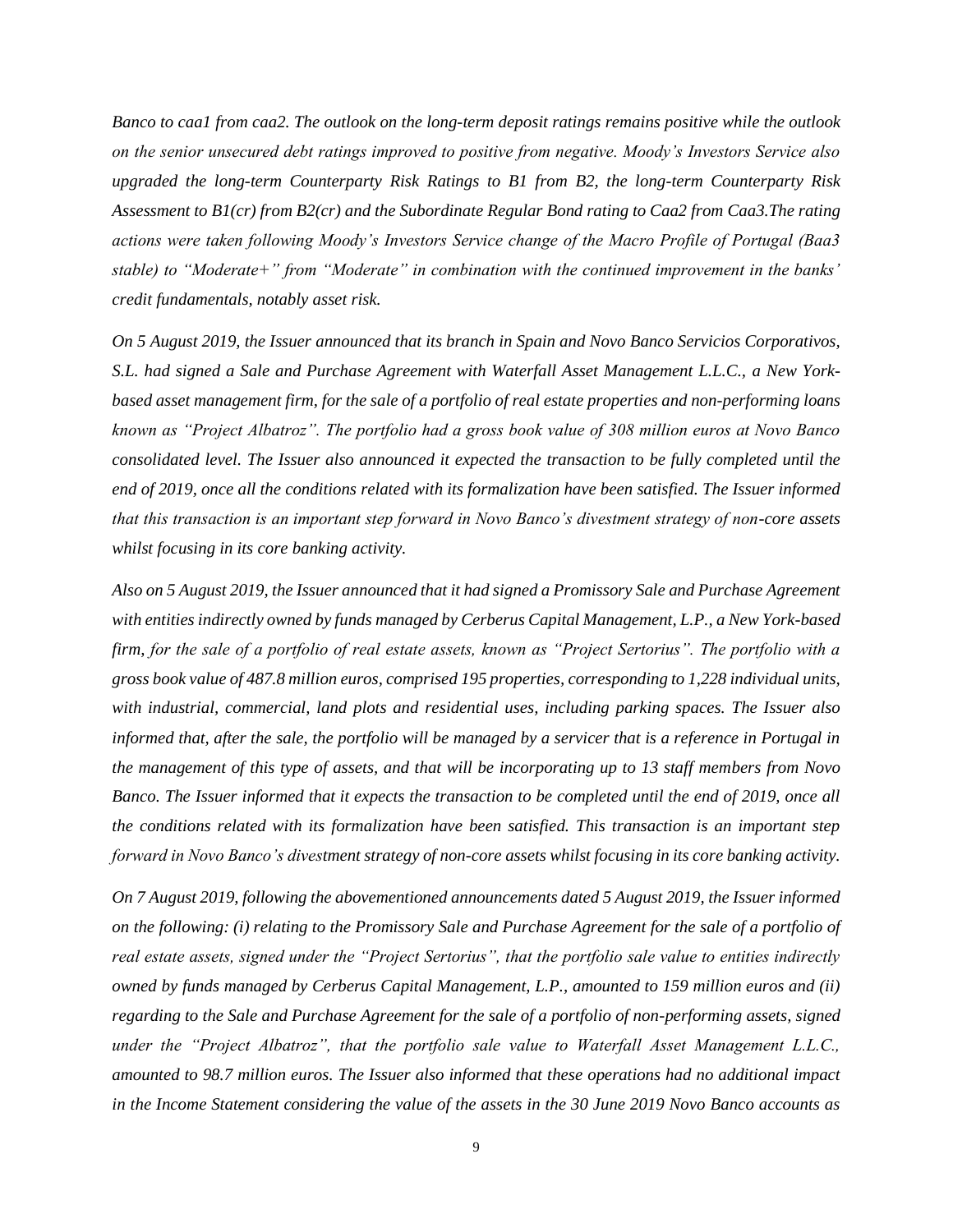*they already reflect the amount of 228.7 million euros in provisions in the semester related to the abovementioned asset sales.*

*On 5 September 2019, the Issuer announced that following a competitive bid process, Novo Banco and Arrábida - Fundo Especial de Investimento Imobiliário Fechado had signed a Sale and Purchase Agreement with Burlington Loan Management DAC, a company affiliated with and advised by Davidson Kempner European Partners, L.L.P. for the sale of a portfolio of non-performing loans and related exposures (Project Nata II) with an approximate outstanding balance amount of 2,732 million euro and a gross book value of 1,713 million euro, subject to ordinary perimeter adjustments at closing. The portfolio sale value amounts to 191 million euro and the transaction will result in a direct impact on the income statement of Novo Banco of -106 million euro in 2019. The Issuer informed it expected the transaction to be completed in the coming months, once all the conditions to which the transaction is subject have been satisfied. This transaction is a further important step forward in Novo Banco's divestment strategy of nonperforming assets and will accelerate its reduction*.

*On 14 October 2019, following the announcement the Issuer has made on 12 September 2018, the Issuer announced that it had completed the sale of the entire share capital of GNB – Companhia de Seguros de Vida, S.A. ("GNB Vida") to GBIG Portugal, S.A., an entity wholly owned by funds to which the investment adviser is APAX PARTNERS, LLP. The total consideration for the sale amounts to an upfront fixed price of 123 million euro and an earn-out component of up to 125 million euro indexed to distribution targets associated to the 20-year agreement between Novo Banco and GNB Vida to distribute life insurance products in Portugal. The fixed consideration announced for the transaction in 12 September 2018 was 190 million euro and on a like for like basis the value achieved on closing was 168 million euro. As at 30 June 2019, this transaction would have had a positive impact on the Common Equity Tier 1 of Novo Banco of 6 million euro. This transaction is an important step forward in Novo Banco's divestment strategy of non-core assets whilst increasing the focus on its core banking activity.*"

#### **V. GENERAL INFORMATION**

On page 212 the Base Prospectus, in the sub-section "*Significant or Material Change*" of the "*General Information*" section, the paragraph shall be replaced by the following:

"*Other than public announcements publicly disclosed at Novo Banco's website [\(https://www.novobanco.pt/site/cms.aspx?labelid=NB\\_RELEASES\)](https://www.novobanco.pt/site/cms.aspx?labelid=NB_RELEASES), there has been no significant change in the financial or trading position of the Novo Banco Group since 30 September 2019. There has been no*